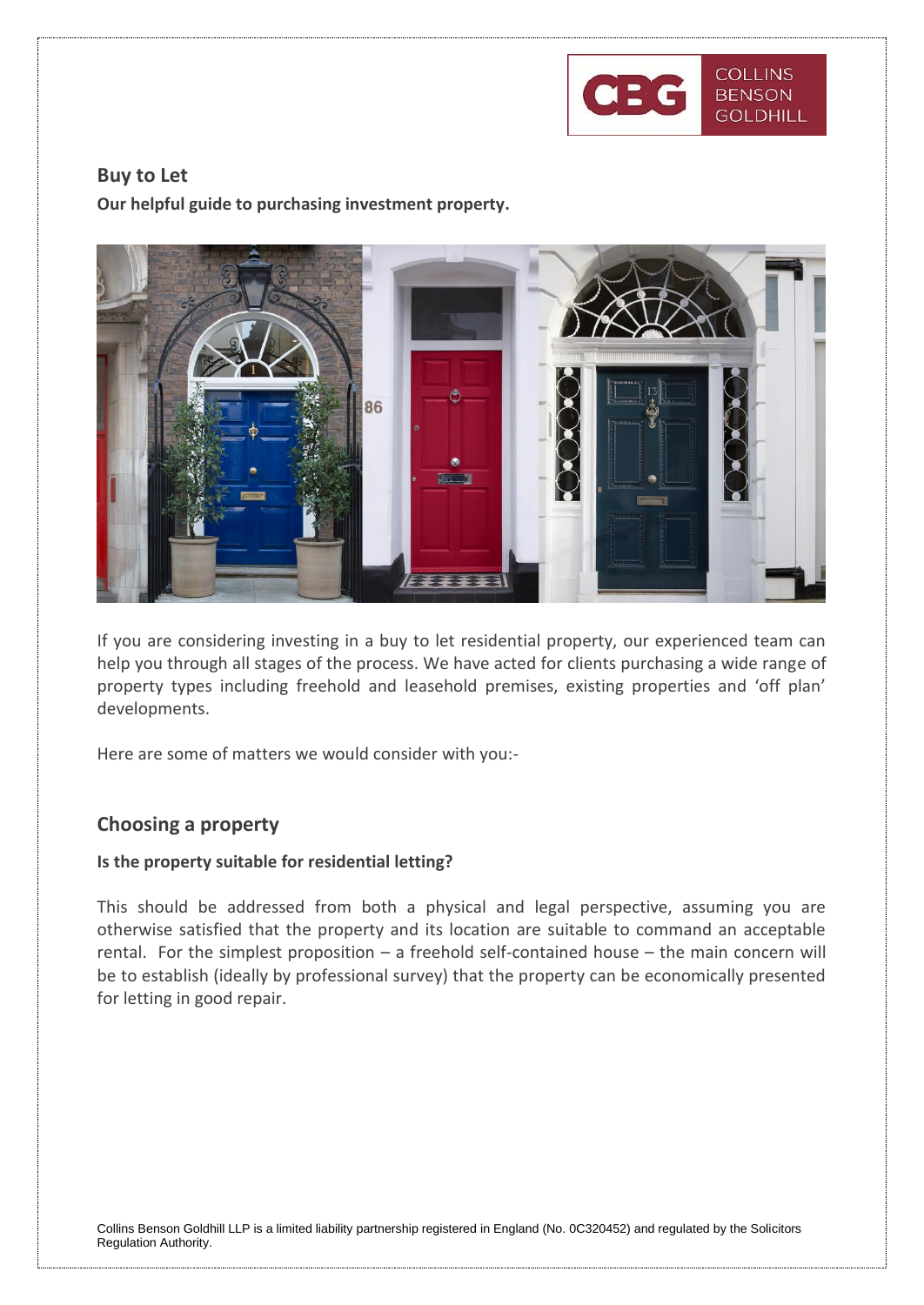

In addition, as part of your Landlord's obligations you will need to ensure you have obtained or complied with:

- A mortgage consent to let
- A gas safety certificate
- An electrical safety check
- Fire Safety Precautions
- Energy Performance Certificate
- The 'Right to Rent' requirements of the Immigration Act 2016

Remember, it is a criminal offence for a Landlord to supply any item with a property that is unsafe.

Leasehold flats however can additionally often involve a much wider range of restrictions for consideration typically relating to:

- Subletting
- The use of the premises
- The extent to which alterations might be permitted.

# **Financing your buy to let**

#### **How is the purchase to be funded?**

If you are intending to borrow against the security of this or another property it will be important for you to understand the nature and scope of the conditions which are included in the mortgage facility. We will work closely with you and when required with brokers and financial advisors who arrange such facilities to help you through the lending process.

# **Tax implications**

When purchasing a buy to let property, it is worth bearing in mind that there may be potential tax implications, namely:

- Income tax
- Inheritance tax
- Stamp Duty
- Capital Gains Tax

It is essential that you take the appropriate advice from an Accountant or other independent financial advisor.